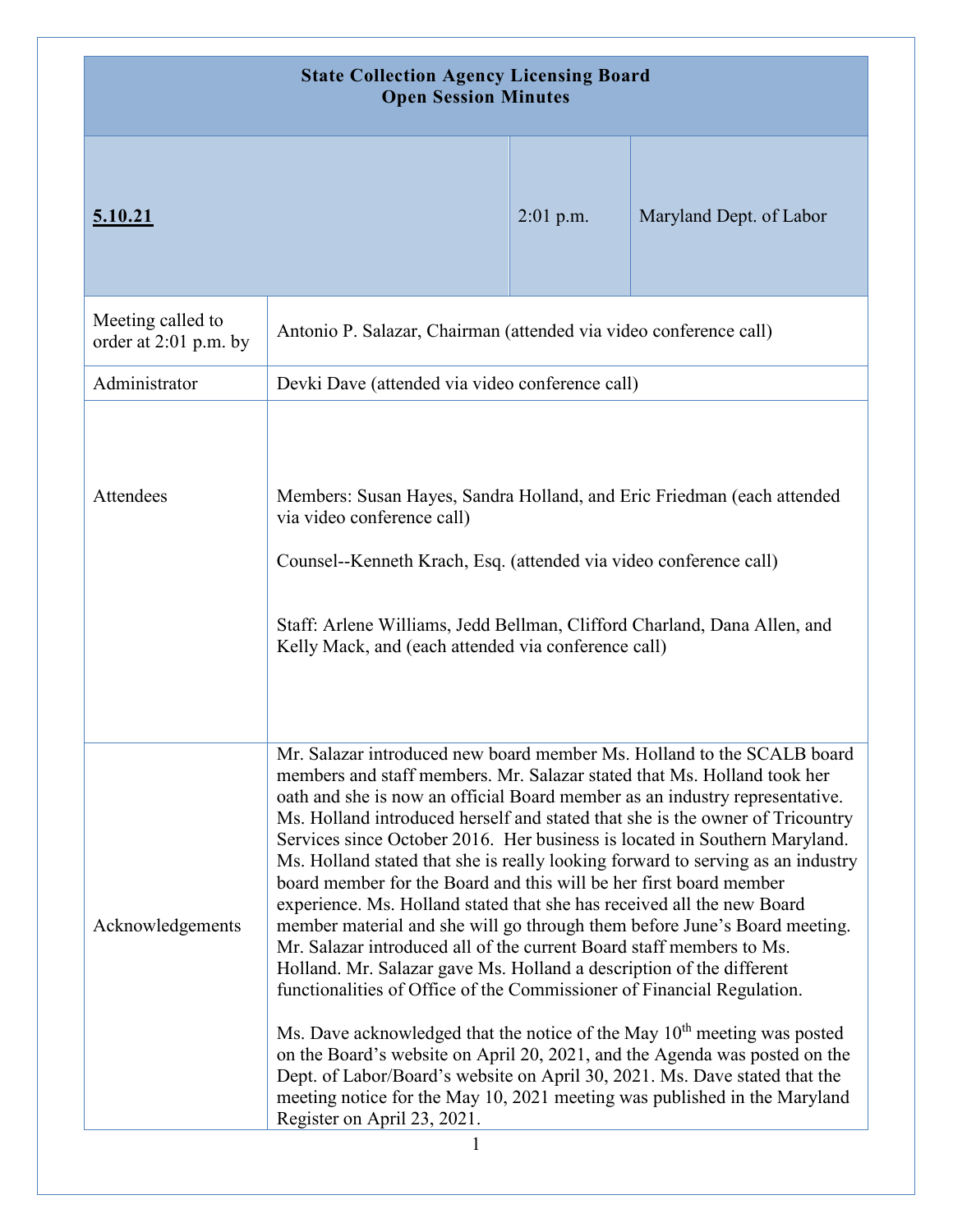| <b>Approval of Minutes</b><br>Mr. Salazar |                                                                                                                                                                                                                                                                                                                                                                                                                                                                                                                                                                                                                                                                                                                                                                                                                                                                                                                                                                                                                                                                         |
|-------------------------------------------|-------------------------------------------------------------------------------------------------------------------------------------------------------------------------------------------------------------------------------------------------------------------------------------------------------------------------------------------------------------------------------------------------------------------------------------------------------------------------------------------------------------------------------------------------------------------------------------------------------------------------------------------------------------------------------------------------------------------------------------------------------------------------------------------------------------------------------------------------------------------------------------------------------------------------------------------------------------------------------------------------------------------------------------------------------------------------|
| Discussion                                | After reviewing the minutes of the March 8, 2021 and April 12 <sup>th</sup> meeting, on<br>a Hayes/Friedman motion, the Board unanimously approved the minutes.                                                                                                                                                                                                                                                                                                                                                                                                                                                                                                                                                                                                                                                                                                                                                                                                                                                                                                         |
| Recognition of Public Comments            |                                                                                                                                                                                                                                                                                                                                                                                                                                                                                                                                                                                                                                                                                                                                                                                                                                                                                                                                                                                                                                                                         |
| Mr. Salazar                               |                                                                                                                                                                                                                                                                                                                                                                                                                                                                                                                                                                                                                                                                                                                                                                                                                                                                                                                                                                                                                                                                         |
| Discussion                                | No members of the public were present.                                                                                                                                                                                                                                                                                                                                                                                                                                                                                                                                                                                                                                                                                                                                                                                                                                                                                                                                                                                                                                  |
|                                           | <b>1. Non-Depository Licensing Expiration Update</b>                                                                                                                                                                                                                                                                                                                                                                                                                                                                                                                                                                                                                                                                                                                                                                                                                                                                                                                                                                                                                    |
| Ms. Williams                              |                                                                                                                                                                                                                                                                                                                                                                                                                                                                                                                                                                                                                                                                                                                                                                                                                                                                                                                                                                                                                                                                         |
| Discussion                                | Ms. Williams provided detail description of the Licensing Unit to Ms.<br>Holland. Ms. Williams stated that Licensing unit uses the NMLS system for<br>all different licenses and all collection agency applicants upload their<br>documents through NMLS system and Licensing Analyst reviews them and<br>submits their decision to NMLS system.<br>Ms. Williams presented Non-Depository Licensing unit report update in the<br>absence of Ms. Yates. Ms. Williams advised the Board that each entity's<br>application and supporting materials for licensure had been reviewed and<br>found to satisfy the licensing qualifications. Ms. Williams proceeded to<br>recommend that the Board issue collection agency licenses to the following<br>entities: Encore Receivable Management, Inc. (Branch), Encore Receivable<br>Management, Inc. (Branch), Greenwood Towing and Driveaway Services,<br>FrontLine Asset Strategies, LLC (Branch), Turnstile Capital Management,<br>LLC, Caine & Weiner Company, Inc. (Branch) and Caine & Weiner<br>Company, Inc. (Branch) |
|                                           | On a Friedman/Hayes/Holland motion, which was unanimously approved,<br>the Board voted to issue licenses to all recommended applicants.<br>Ms. Williams reported that 4 collection agency licensees that surrendered<br>their license in the past 30 days: Professional Recovery Consultants, Inc.,<br>EOS USA, Inc., and Alltran Education, Inc. and Alltran Education Inc.<br>Ms. Williams also informed the Board that there were 4 change in control<br>requests from the following entities: Mnet Financial, LLC, Tally<br>Technologies, Inc., Asset Management Services USA LLC and Peroutka,<br>Miller, Klima & Peters, P.A.<br>Mr. Salazar discussed the hospital debt bill which passed in the recent<br>legislation.                                                                                                                                                                                                                                                                                                                                          |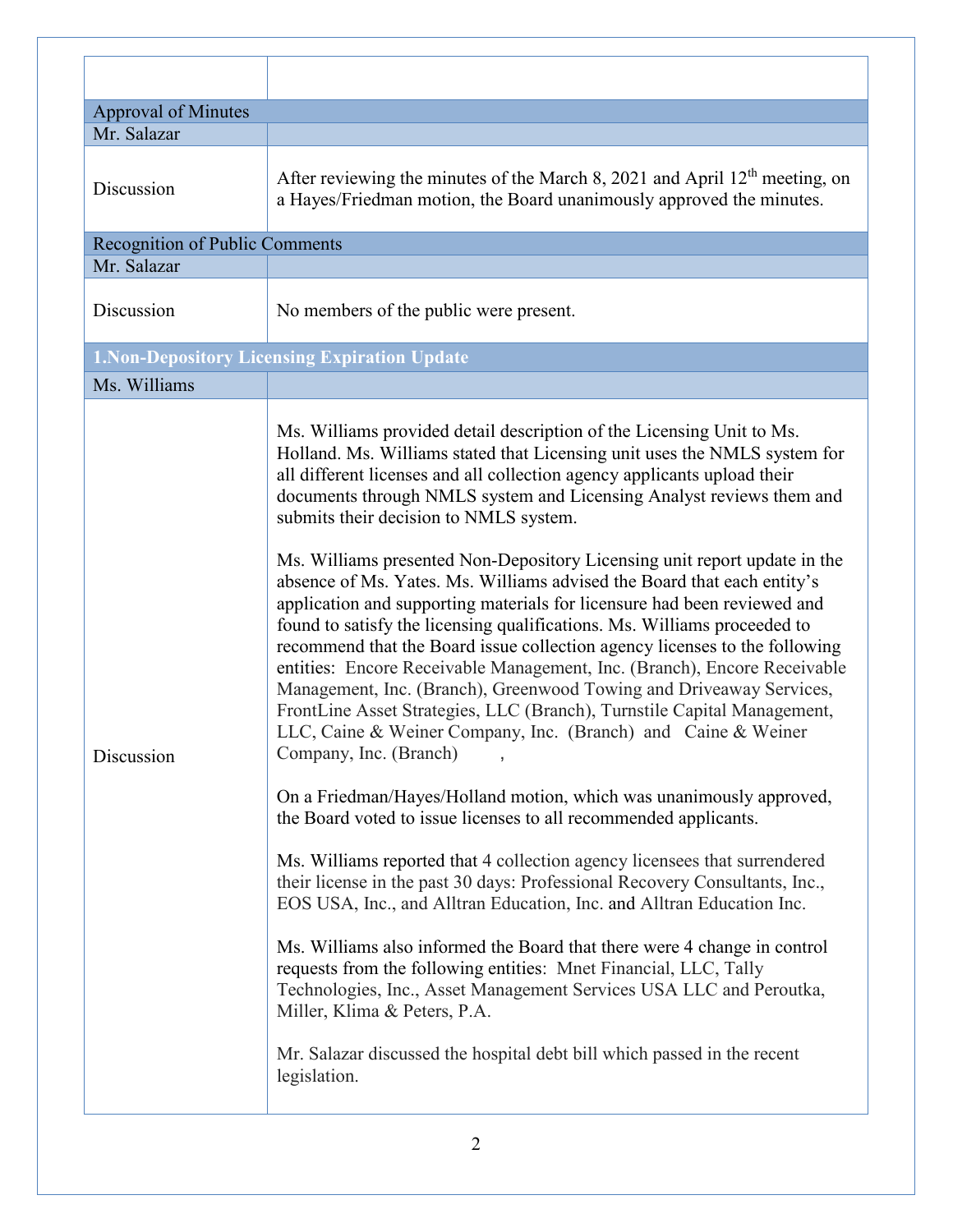| <b>2. Consumer Services Unit Report</b> |                                                                                                                                                                                                                                                                                                                                                                                                                                                                                                                                                                                                                                                                                                                                                                                                                                                                                                                                                         |
|-----------------------------------------|---------------------------------------------------------------------------------------------------------------------------------------------------------------------------------------------------------------------------------------------------------------------------------------------------------------------------------------------------------------------------------------------------------------------------------------------------------------------------------------------------------------------------------------------------------------------------------------------------------------------------------------------------------------------------------------------------------------------------------------------------------------------------------------------------------------------------------------------------------------------------------------------------------------------------------------------------------|
| Ms. Mack                                |                                                                                                                                                                                                                                                                                                                                                                                                                                                                                                                                                                                                                                                                                                                                                                                                                                                                                                                                                         |
| Discussion                              | Ms. Mack provided the details functionalities on Consumer Services Unit to<br>Ms. Holland. Ms. Mack stated that they use AS400 system which is in the<br>process of being replaced by SES system so all complaints in the State can<br>be found together in one system. Ms. Mack stated that the Consumer<br>Services Unit also handles many complaints that are forwarded from<br>different federal agencies.<br>Ms. Mack presented the Consumer Services Unit report. Ms. Mack advised<br>that 110 total debt collection complaints have been received so far in FY21<br>and 17 complaints are currently open (which includes some carried over<br>from FY20). The Unit has closed 124 cases. Further, Ms. Mack compared<br>complaints by fiscal year, noting a declining trend from 2013 through 2020<br>from 615, 504, 375, 261, 205, 181, 127 and 102 respectively but also noting<br>that complaints are increasing by 24.5% in Fiscal Year 2021. |

| <b>3. Enforcement Unit Report</b> |                                                                                                                                                                                                                                                                                                                                                                                                         |  |
|-----------------------------------|---------------------------------------------------------------------------------------------------------------------------------------------------------------------------------------------------------------------------------------------------------------------------------------------------------------------------------------------------------------------------------------------------------|--|
| Ms. Allen                         |                                                                                                                                                                                                                                                                                                                                                                                                         |  |
| Discussion                        | Ms. Allen provided a detailed description of Enforcement Unit<br>responsibilities to Ms. Holland. Ms. Allen stated that they receive consumer<br>complaints from different units of Financial Regulation and they take<br>enforcement actions on those companies.<br>Ms. Allen presented the Enforcement Unit report. She reported that there<br>are four collection agency cases in pre-charge status. |  |

| <b>4. Board Member Material</b> |                                                                                                                                                                                                                                                                                                                                                  |
|---------------------------------|--------------------------------------------------------------------------------------------------------------------------------------------------------------------------------------------------------------------------------------------------------------------------------------------------------------------------------------------------|
| Mr. Salazar                     |                                                                                                                                                                                                                                                                                                                                                  |
| Discussion                      | Mr. Salazar advised the Board that Mr. Charland and Ms. Dave have put all<br>the collection agency materials together for the new board members. Mr.<br>Salazar stated that board material includes open meeting act manual,<br>Collection agency regulations document, Collection Agency board manual<br>and welcome letter for the new member. |